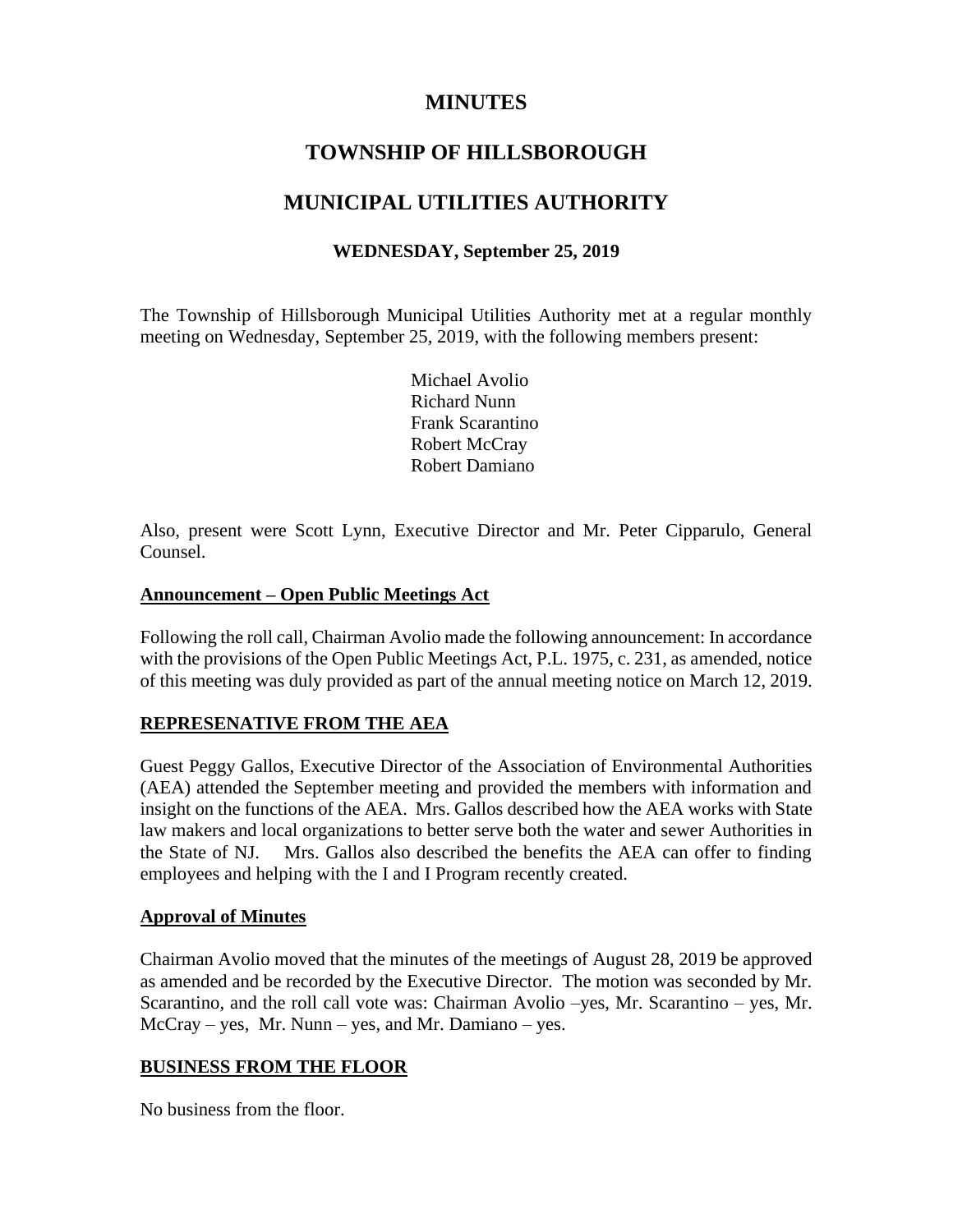.

#### **MATTERS FOR CONSIDERATION**

#### **Resolution – Adopting Revised 5 Year Capital Plan**

Mr. Lynn stated he has reviewed the 5 Year Capital Plan in preparing the budget and amendments to the 5 – Year where taken in consideration as the Authority is preparing for several large projects and the creation of the Inflow and Infiltration Program. Also, he pointed out the removal of the completed projects and those where costs estimates needed adjusting.

The members reviewed the Capital Plan and Mr. Damiano introduced the following resolution and moved it be adopted:

WHEREAS, the Capital Plan approved by the Authority on September 25, 2019, will require estimated expenditures of \$8,315,000.

NOW, THEREFORE, BE IT RESOLVED that the Authority continues its policy of maintaining the following reserves to be utilized for said expenditures, thereby eliminating the need to issue additional bonds:

Reserve for Capital Improvements – not to exceed \$9,500,000

Reserve for System Replacement – not to exceed \$1,000,000

The resolution and motion were seconded by Mr. McCray and the roll call vote was: Chairman Avolio – yes, Mr. Nunn – yes, Mr. McCray – yes, Mr. Scarantino – yes, and Mr. Damiano – yes.

#### **Proposed Operating and Capital Budgets – Fiscal Year Ending Nov. 30, 2020**

Mr. Lynn stated copies of the proposed budget have been distributed to the members for review. It is now in order that the resolution approving said budgets be considered. The proposed budgets will then be forwarded to the Division of Local Government for review and approval prior to our public hearing to formally adopt the budget on November 26, 2019.

With increasing costs of operation, primarily health benefits, increased maintenance of our facilities, pensions, and higher energy costs we will have to utilize funds from the Reserve for Rate Stabilization to balance our budget (\$436,932). This does not mean we will definitely use these funds but at this point they are needed to balance the proposed budget. Some good news regarding these funds is that with the anticipated overage from our 2019 budget, which as you know is designated to go to the Rate Stabilization Fund, we will immediately replenish the funds anticipated in the current budget.

The proposed annual budget represents an increase in anticipated revenues of 4.0% from the current year's budget, mainly due to the increase in total revenues. The increase in revenues is offset by a 1.0% increase in total appropriations thus resulting in a balanced budget.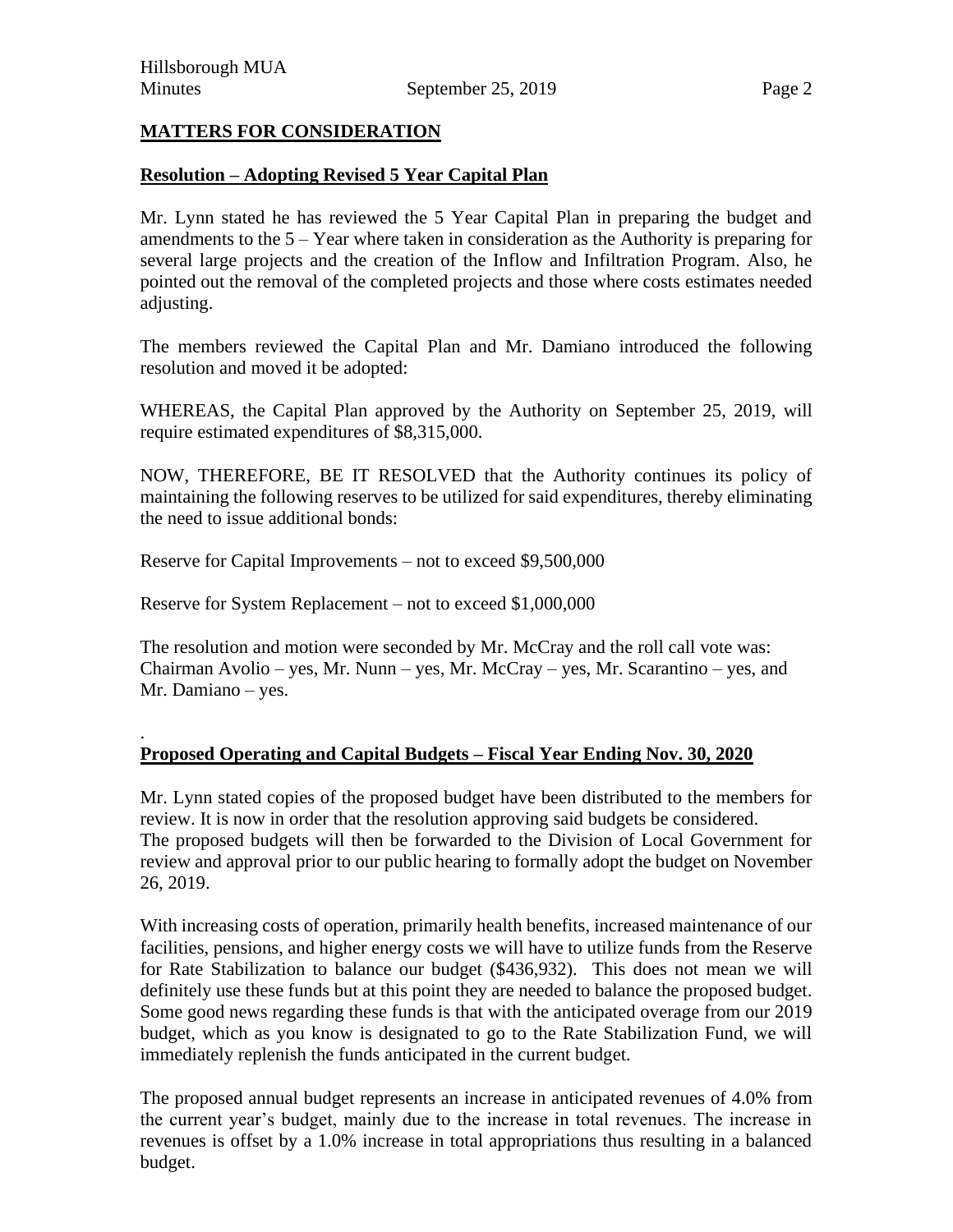As you know a significant part of our budget is the SRVSA cost to the Authority. The only true method to stabilize our SRVSA costs, is to continue our ongoing  $I \& I$  program to reduce the I & I from our system.

The Capital Budget reflects a revised 5 Year Capital Improvement Plan which we also need to adopt at our meeting. As you can see I have proposed an aggressive Capital Budget for 2020, but as always, all projects must be approved by the members prior to commencing.

Mr. Damiano introduced the following resolution and moved it be adopted:

WHEREAS, the Annual Budget and Capital Budget for the Township of Hillsborough Municipal Utilities Authority for the fiscal year beginning, 12/1/19 and ending 11/30/20 has been presented before the governing body of the Township of Hillsborough Municipal Utilities Authority at its open public meeting of September 25, 2019; and

WHEREAS, the Annual Budget as introduced reflects Total Revenues of \$6,409,500 Total Appropriations, including any Accumulated Deficit if any, of \$6,846,432 and Total Unrestricted Net Assets utilized of \$436,932; and

WHEREAS, the Capital Budget as introduced reflects Total Capital Appropriations of \$4,732,000 and Total Unrestricted Net Assets planned to be utilized as funding thereof, of \$4,732,000; and

WHEREAS, the schedule of rates, fees and other charges in effect will produce sufficient revenues, together with all other anticipated revenues to satisfy all obligations to the holders of bonds of the Authority, to meet operating expenses, capital outlays, debt service requirements, and to provide for such reserves, all as may be required by law, regulation or terms of contracts and agreements; and

WHEREAS, the Capital Budget/Program, pursuant to N.J.A.C. 5:31-2, does not confer any authorization to raise or expend funds; rather it is a document to be used as part of the said Authority's planning and management objectives. Specific authorization to expend funds for the purposes described in this section of the budget, must be granted elsewhere; by bond resolution, by a project financing agreement, by resolution appropriating funds from the Renewal and Replacement Reserve or other means provided by law.

NOW, THEREFORE BE IT RESOLVED, by the governing body of the Township of Hillsborough Municipal Utilities Authority, at an open public meeting held on September 25, 2019 that the Annual Budget, including appended Supplemental Schedules, and the Capital Budget/Program of the Township of Hillsborough Municipal Utilities Authority for the fiscal year beginning, 12/01/19 and ending 11/30/20, is hereby approved; and

BE IT FURTHER RESOLVED, that the anticipated revenues as reflected in the Annual Budget are of sufficient amount to meet all proposed expenditures/expenses and all covenants, terms and provisions as stipulated in the said Authority's outstanding debt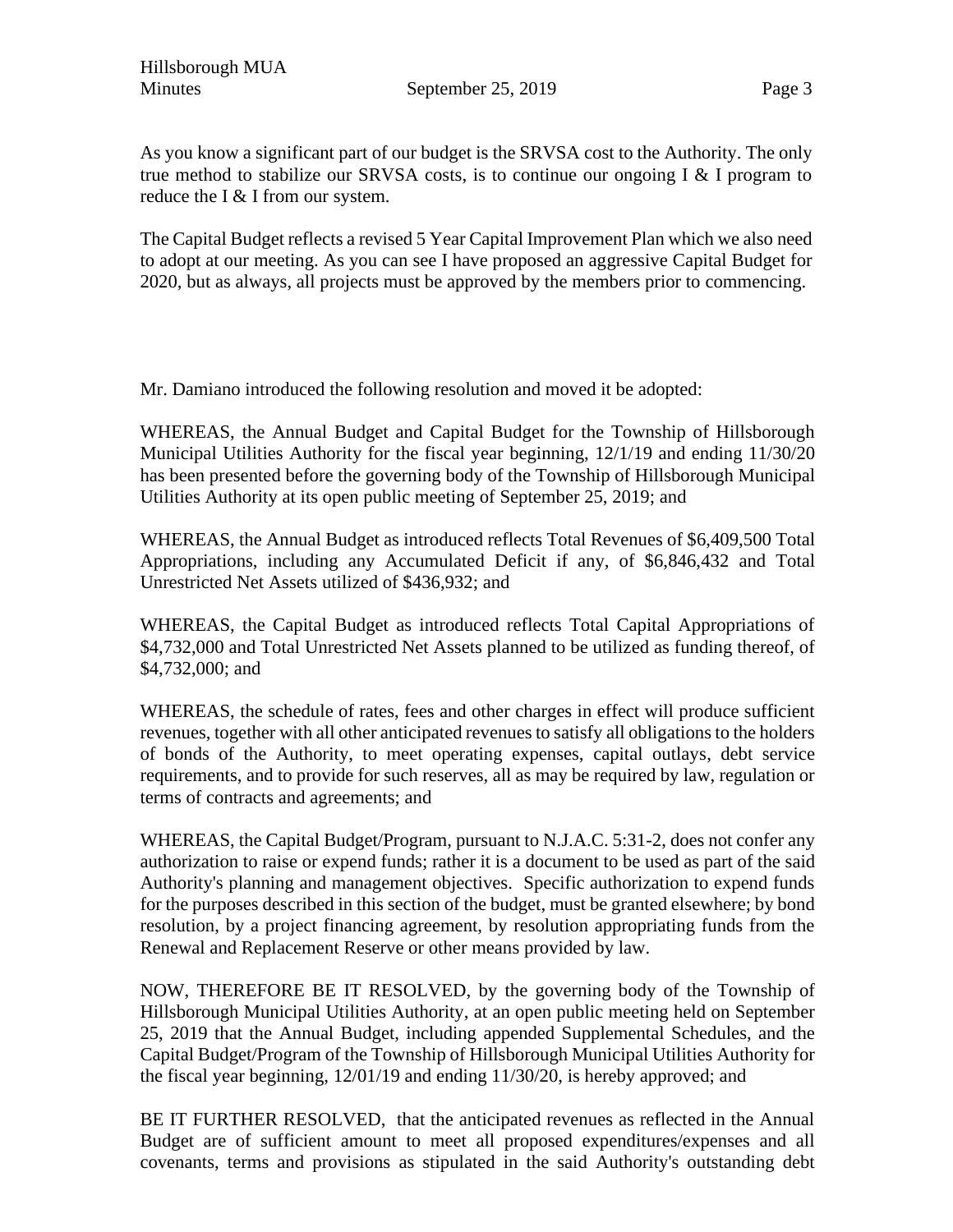Hillsborough MUA Minutes September 25, 2019

obligations, capital lease arrangements, service contracts, and other pledged agreements; and

BE IT FURTHER RESOLVED, that the governing body of the Township of Hillsborough Municipal Utilities Authority will consider the Annual Budget and Capital Budget/Program for adoption on November 26, 2019.

The resolution and motion were seconded by Mr. McCray and the roll call vote was: Chairman Avolio – yes, Mr. Nunn – yes, Mr. McCray – yes, Mr. Scarantino – yes, and Mr. Damiano – yes.

## **Resolution and Affidavit – Annual Audit Report - Fiscal Year Ending Nov. 30, 2018**

Mr. Lynn stated it is now in order for a resolution to be adopted and the members to execute the affidavit confirming that they have reviewed the report.

Mr. Nunn introduced the following resolution and moved it be adopted:

WHEREAS, N.J.S.A. 40A:5A-15 requires the governing body of each local authority to cause an annual audit of its accounts to be made, and

WHEREAS, the annual audit report for the fiscal year ended November 30, 2018 has been completed and filed with The Township of Hillsborough Municipal Utilities Authority pursuant to N.J.S.A. 40A:5A-15, and

WHEREAS, N.J.S.A. 40A:5A-17 requires the governing body of each Authority to, within 45 days of receipt of the annual audit, certify by resolution to the Local Finance Board that each member thereof has personally reviewed the annual audit report, and specifically the sections of the audit report entitled "General Comments" and "Recommendations", and has evidenced same by group affidavit in the form prescribed by the Local Finance Board, and

WHEREAS, the members of the governing body have received the annual audit and have personally reviewed the annual audit, and have specifically reviewed the sections of the annual audit report entitled "General Comments" and "Recommendations" in accordance with N.J.S.A. 40A:5A-17;

NOW, THEREFORE, BE IT RESOLVED, that the governing body of The Township of Hillsborough Municipal Utilities Authority hereby certifies to the Local Finance Board of the State of New Jersey that each governing body member has personally reviewed the annual audit report for the fiscal year ended November 30, 2018, and specifically has reviewed the sections of the audit report entitled "General Comments" and Recommendations", and has evidenced same by group affidavit in the form prescribed by the Local Finance Board:

BE IT FURTHER RESOLVED that the Secretary of the Authority is hereby directed to promptly submit to the Local Finance Board the aforesaid group affidavit, accompanied by a certified true copy of this resolution.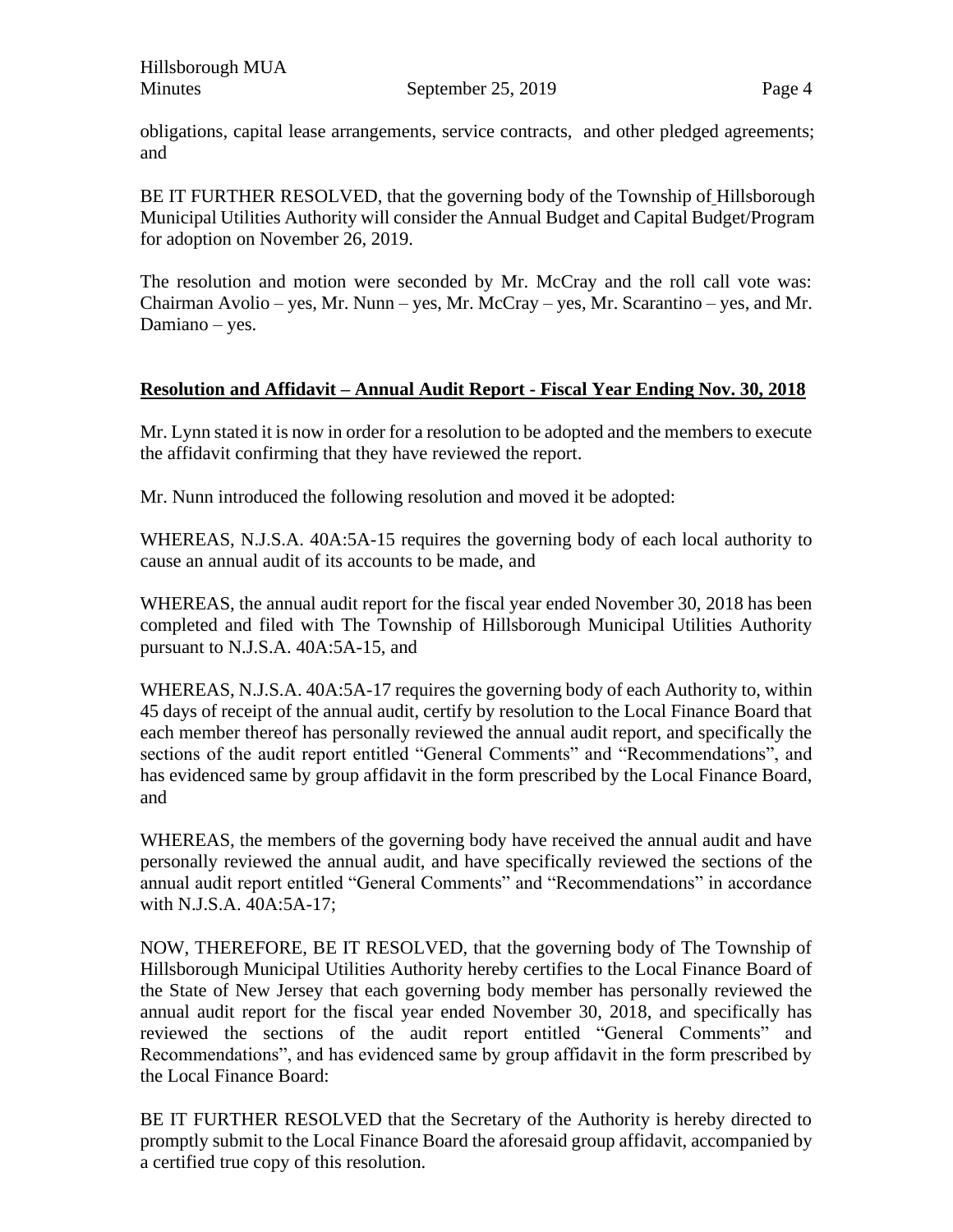The motion and resolution were seconded by Mr. Damiano, and the roll call vote was: and Chairman Avolio – yes, Mr. McCray – yes, Mr. Nunn – yes, Mr. Scarantino –yes, and Mr. Damiano – yes.

I, Scott G. Lynn, Certifying Officer of the Hillsborough Township Municipal Utilities Authority, hereby certify that the above is a true and correct copy of a resolution adopted by the Authority at a meeting duly convened on September 25, 2019.

## **Annual Revision to Connection Fee – Resolution Establishing Public Hearing**

Chairman Avolio stated that information relative to the annual recalculation of the sewer connection fee had been prepared. The Statute, NJSA 40:14B-22, defines the method of calculating a connection fee and requires that it be recalculated at the end of each year. Based on the calculations, the connection fee for an equivalent dwelling unit (300 gallons per day) will decrease from \$2,814 to \$2,771.

The members reviewed the proposed amendment and calculations. Mr. Lynn announced a resolution should be adopted authorizing a public hearing and advertising same. Following discussion, Mr. Nunn introduced the following resolution and moved that it be adopted:

## **TOWNSHIP OF HILLSBOROUGH MUNICIPAL UTILITIES AUTHORITY PUBLIC NOTICE**

#### BY THE TOWNSHIP OF HILLSBOROUGH MUNICIPAL UTILITIES AUTHORITY OF A PUBLIC HEARING ON A RESOLUTION ESTABLISHING CERTAIN SEWER SERVICE CHARGES AND CONNECTION OR TAPPING FEES

PUBLIC NOTICE is hereby given by The Township of Hillsborough Municipal Utilities Authority (hereinafter called the "Authority") that at 8:00 P. M. prevailing time on the 23<sup>rd</sup> day of October, 2019, at a meeting of the Authority at the offices of the Authority at 220 Triangle Road, Suite 234, Hillsborough, New Jersey, the Authority will consider the rates, fees, or other charges to be charged to the users of the sewerage services or facilities of the Authority, and that it will consider or may take action and prescribe such charges in accordance with the Municipal Utilities Authorities Law, and TAKE FURTHER NOTICE that at such time and place aforesaid, a Public Hearing will be held by the Authority with respect to such charges at which time all persons interested may appear and will be heard. The following amended resolution will be considered at the time aforesaid.

#### RESOLUTION BY THE TOWNSHIP OF HILLSBOROUGH MUNICIPAL UTILITIES AUTHORITY ESTABLISHING CERTAIN SEWER SERVICE CHARGES AND CONNECTION OR TAPPING FEES

WHEREAS, the Township of Hillsborough Municipal Utilities Authority, (hereinafter the "Authority") is required by law and by Section 303 of its Service Contract with The Township of Hillsborough to promulgate certain uniform charges and connection or tapping fees or charges so that the revenues therefrom will at all times be adequate to pay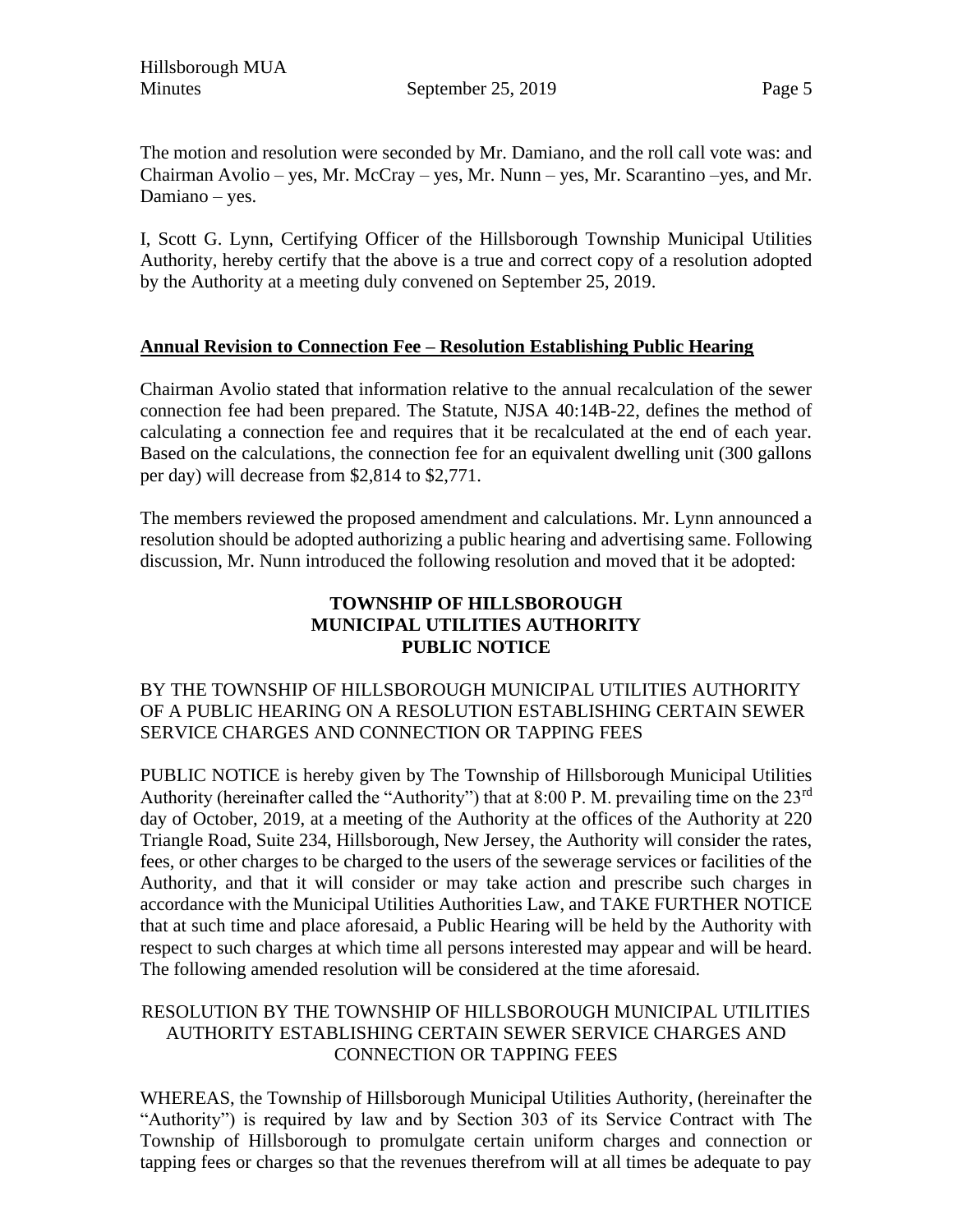the expenses of operation and maintenance of the utility system, including reserves, insurance, extensions and replacements, and to pay the principal of and interest on any bonds required by the terms of any contract or the municipal authority or as it may deem necessary or desirable:

NOW, THEREFORE, BE IT RESOLVED by The Township of Hillsborough Municipal Utilities Authority that it hereby adopt, prescribe and establish the following amendment to the Resolution Establishing Certain Sewer Service Charges and Connection or Tapping Fees, the same to become effective and commencing at 1:00 A.M. on November 1, 2019.

#### **SECTION IV. is hereby amended as follows:**

#### SECTION IV. CONNECTION OR TAPPING FEES

In addition to the annual service charges or rates established in Section I hereof, the Authority hereby adopts, prescribes and establishes the following connection or tapping fees as authorized by N.J.S.A. 40:14B-22. The connection or tapping fees are calculated in accordance with the provisions of N.J.S.A. 40:14B-22 and shall be recalculated at the end of each fiscal year.

| Single family residential dwelling    | \$2,771 |
|---------------------------------------|---------|
| Multiple family residential dwellings |         |
| Including townhouses, condominiums,   |         |
| and apartments.                       |         |
| 1 bedroom unit                        | \$1,663 |
| 2 bedroom unit                        | \$2,354 |
| 3 bedroom unit                        | \$2,771 |
| Senior housing (age restricted):      |         |
| 1 bedroom unit                        | \$1,025 |
| 2 bedroom unit                        | \$1,579 |
| 3 bedroom unit                        | \$2,078 |
| Assisted living facilities:           |         |
| Per bed                               | \$924   |
| All other uses $-$ charge per gallon  |         |
| of estimated average daily flow       | \$9.24  |

The estimated average daily flow shall be determined by the Authority on the basis of the factors specified in N.J.S.A. 40:B-22 and such other data and information made available to the Authority from its consulting engineer and the results of its other investigations and studies. Any such determination shall be filed with the Executive Director of the Authority and shall be available for public inspection. The charge may, if the Authority so shall determine, be in the nature of an estimated charge which shall be subject to revision after the installation or construction is completed. In no event shall the connection or tapping fee be reduced from the original charge.